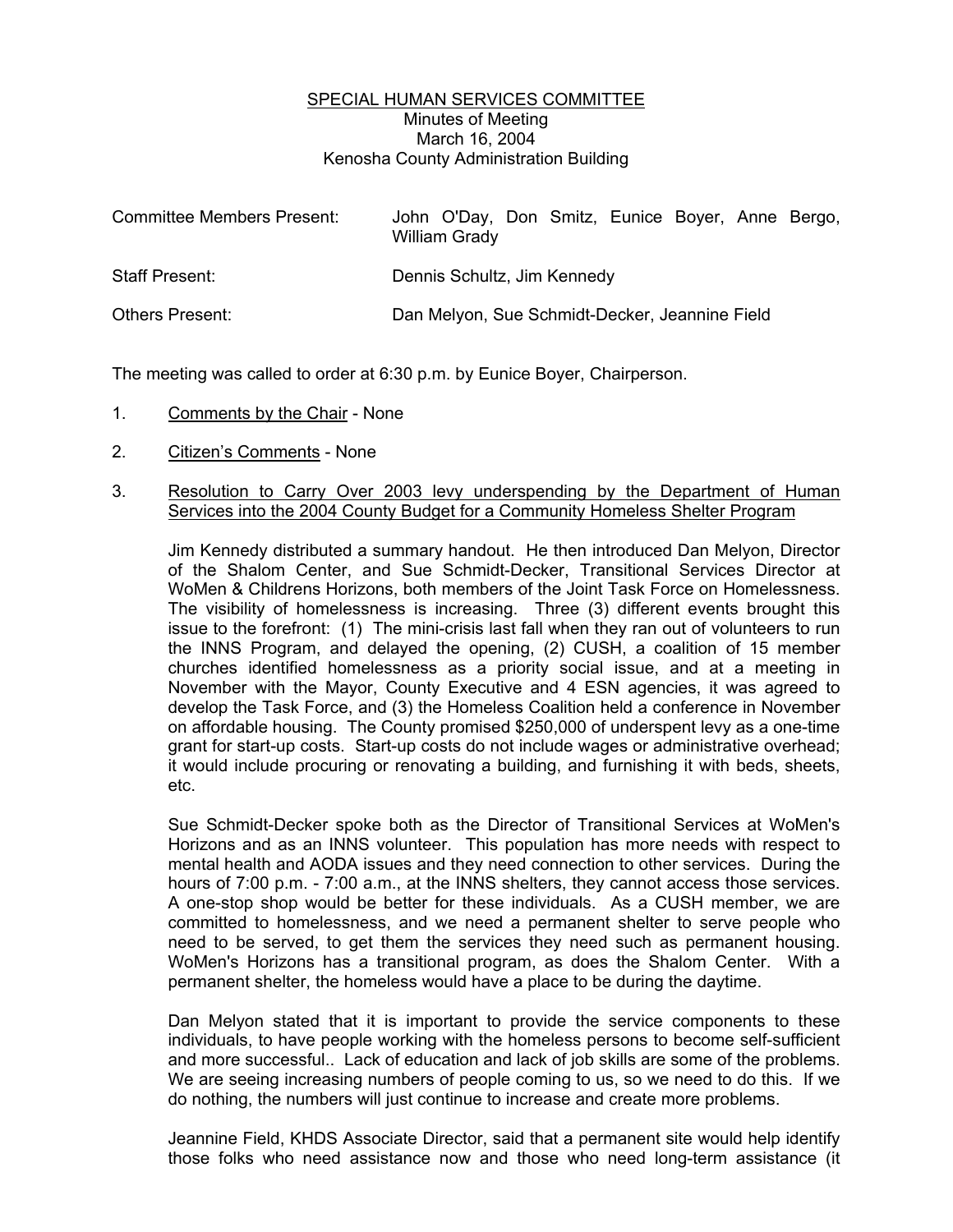currently takes us a long period of time to identify those who need the long-term assistance). KHDS also provides transitional housing grants.

Dennis Schultz said that the carryover from 2003 comes from (1) Brookside, \$800,000 - \$900,000, due to an increase in "paying" customers, and (2) DCFS placements which were down \$980,000. After the \$250,000 for this resolution, the balance of \$1.6 million will be returned to the general fund.

Dan Melyon confirmed Eunice Boyer's observation that the INNS Program just gives shelter, no interaction. People have a place to sleep, but they're back out onto the street the next morning. They have 7 locations (a different one each night) that operate yearround.

Jim Kennedy said that leasing or rehabing is probably what we are looking for; not a new building. The City is on this Task Force and can help locate a building.

Sue Schmidt-Decker stated that the Task Force is working very cooperatively together.

Bill Grady asked if this will replace the INNS Program. Mr. Schultz responded that we don't know yet. It may be a consideration. We don't want to eliminate the wonderful volunteers. Jim Kennedy added that we want to eliminate the hopping around from shelter to shelter. Ms. Schmidt-Decker said that volunteers will be vital to the success of the new location.

Mr. Grady suggested that language be added to the resolution that the \$250,000 will go to brick and mortar, no administrative overhead, no wages, and no operational costs.

John O'Day suggested having the summary handout attached to the resolution that goes to before Finance and the County Board.

MOTION to approve the resolution as submitted by Don Smitz, seconded by Anne Bergo. MOTION CARRIED UNANIMOUSLY.

## 4. Such Other Business as Authorized by Law

Dennis Schultz informed the committee members of the Open House for the Job Center/Human Services Building that will be held on Monday, April 12th from 5:30 - 6:30 p.m. This open house will be for the County Board Supervisors, elected County officials, and DHS oversight committee members. Flyers will be mailed to everyone.

## 5. Committee Members Comments - None